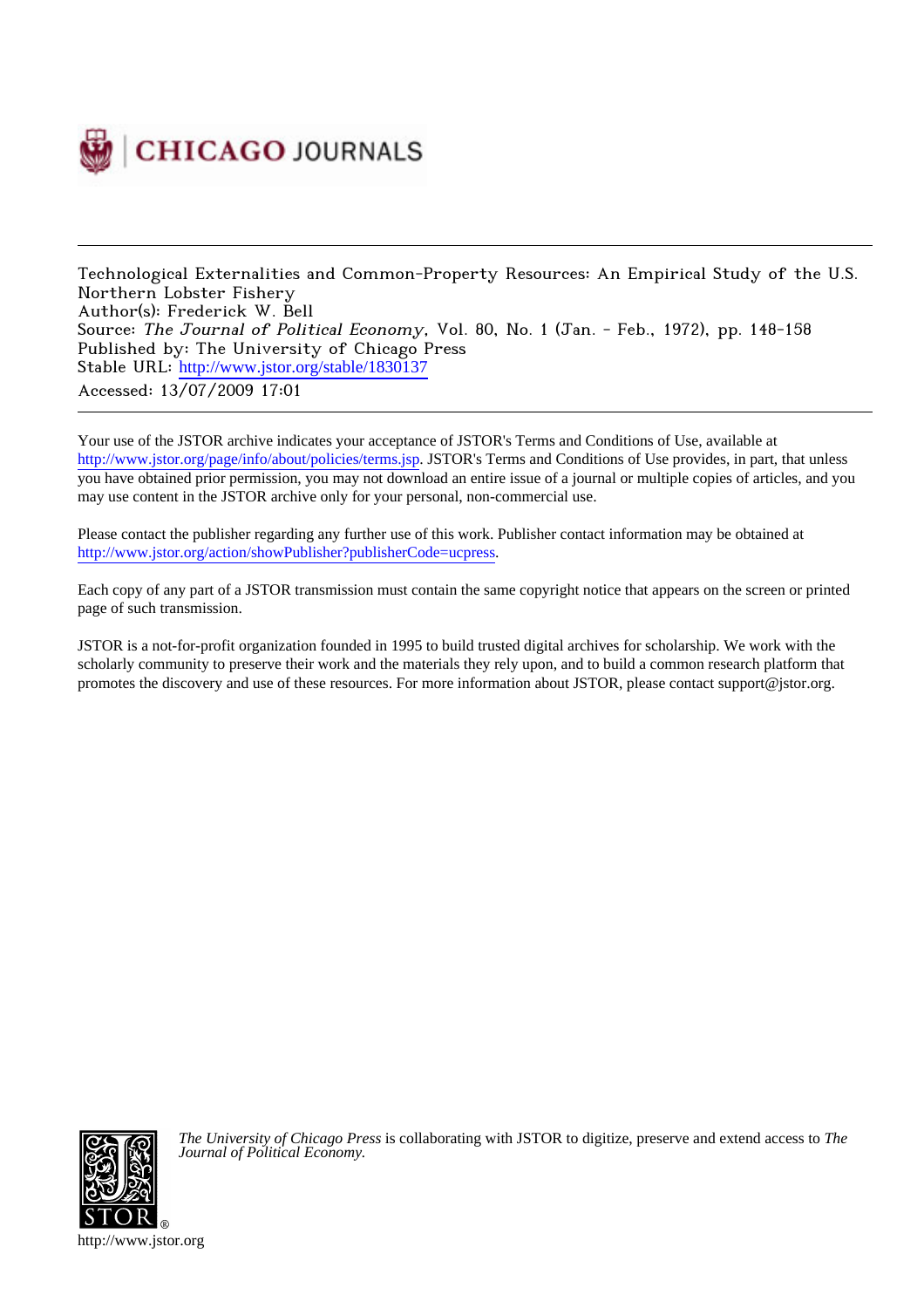# **Technological Externalities and Common-Property Resources: An Empirical Study of the U.S. Northern Lobster Fishery**

**Frederick W. Bell** 

**U.S. Department of Commerce** 

**This paper demonstrates the effect of technological externalities on the production of northern lobsters, a common-property resource. An increase in effort (that is, size of the industry) of 100,000 traps fished will depress landings per trap for the individual firm by 2.4 pounds. Therefore, the northern lobster industry produces so as to equate average revenue to long-run average cost. Approximately one-half of the present fishing effort would be needed to achieve economic efficiency or marginal cost pricing. The goal of allocative efficiency should be weighed against the strategy to provide somewhat greater employment, especially in rural areas where labor opportunity cost is relatively low.** 

## **L. Introduction**

**Technological external diseconomies cause the long-run supply curve to be upward sloping. This is usually the case in which the firms in an industry use a resource that is free, but nevertheless scarce, such as a publicly owned road, a common geological oil field, or fish in the ocean.1 Typically, a rising-cost common-property industry operates at an output level above the social optimum since its marginal social cost of production exceeds its marginal private cost. Forcing a rising-cost industry to contract so as to equate marginal social and private cost would represent a saving of resources.** 

**The author is chief of economic research for the National Marine Fisheries Service, National Oceanic and Atmospheric Administration, U.S. Department of Commerce. The analysis presented in this article does not necessarily represent the official position of NOAA. He would like to thank Ernest W. Carlson and Richard K. Kinoshita of the service for their helpful comments and assistance in the preparation of this paper.** 

**1 The traditional literature came of age with Pigou's Economics of Welfare (1932). The first satisfactory distinction between technological and pecuniary economies seems to have been made by Baumol (1952). Worcester's article (1969) is an excellent survey of the theoretical implications of technological externalities.**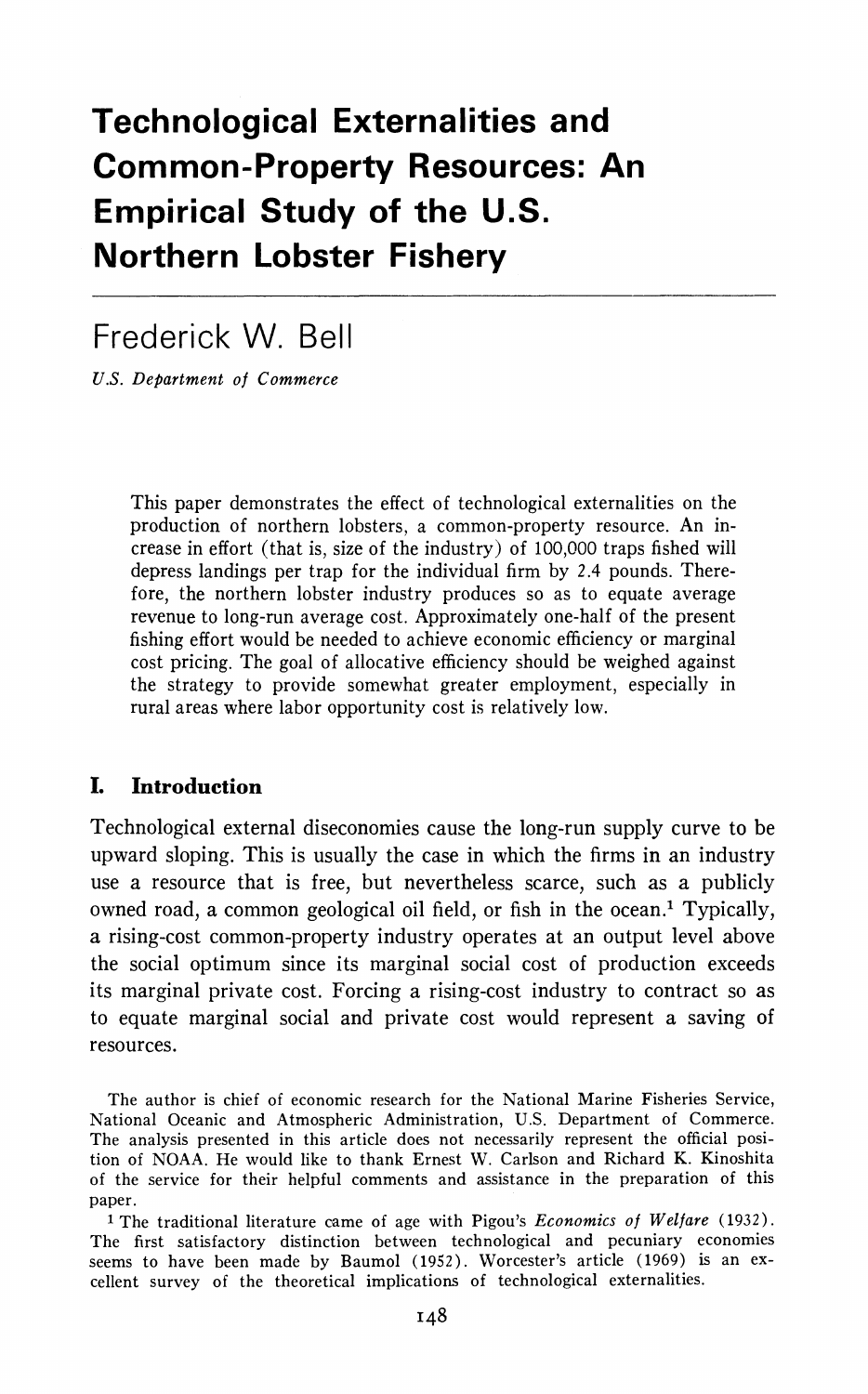**The purpose of this paper is to demonstrate the effect of technological externalities on the production of northern lobsters, a common-property resource. We shall show the social savings that might result from contraction in the lobster fishery. Because the maximum potential of the valuable lobster resource is fixed by biological parameters, we shall discuss the potentially destructive influence of the common-property nature of the resource. Also, the effect of physical environment on productivity will be explored. Hopefully, this paper will serve as one of the first empirical verifications of the common-property theories developed by Gordon (1954) and Scott (1955).** 

#### **II. The Industry Production Function for Northern Lobsters**

**The New England lobster industry has existed in one form or another for centuries. The inshore northern lobster fishery ranges from Labrador to Delaware, with catches being most abundant in the rocky coastal zone from the Gulf of Saint Lawrence in Canada to southern New England. The fishery is largely based upon fishing wooden traps or pots in inshore areas. This technology has not changed for decades. In 1966, New England fishermen received approximately \$25.6 million for their catch of northern lobsters, which are marketed live throughout the United States.** 

**To properly understand the industry production function for the northern lobster resource, we must first specify a biological growth model. If there were no fishing (no intervention in the ecosystem by man), the growth of any species or population is hypothesized to follow a logistic growth curve as discussed by Schaefer (1954) :2** 

$$
N_t = \frac{N^*}{1 + be^{-at}},\tag{1}
$$

where  $N =$  the population size (weight);  $t =$  time; and  $N^* =$  the maxi**mum population consistent with food supply, space, and other environmental**  factors, while  $a$  and  $b$  are parameters. If we differentiate  $(1)$  with respect to time and multiply through by  $N^{-1}$ , we have the rate of change in the **population expressed as a function of the population size:** 

$$
\frac{dN}{Ndt} = a(N^* - N_t). \tag{2}
$$

**If man intervenes in such a system, we may express (2) as** 

**<sup>2</sup>The rate of growth in any population is the difference between natural growth (reproduction) and mortality. For a fishery, additions to the stock are determined by recruitment (those individuals large enough to be considered fishable) and growth, while reductions in the stock are determined by natural mortality (as opposed to man-made mortality).**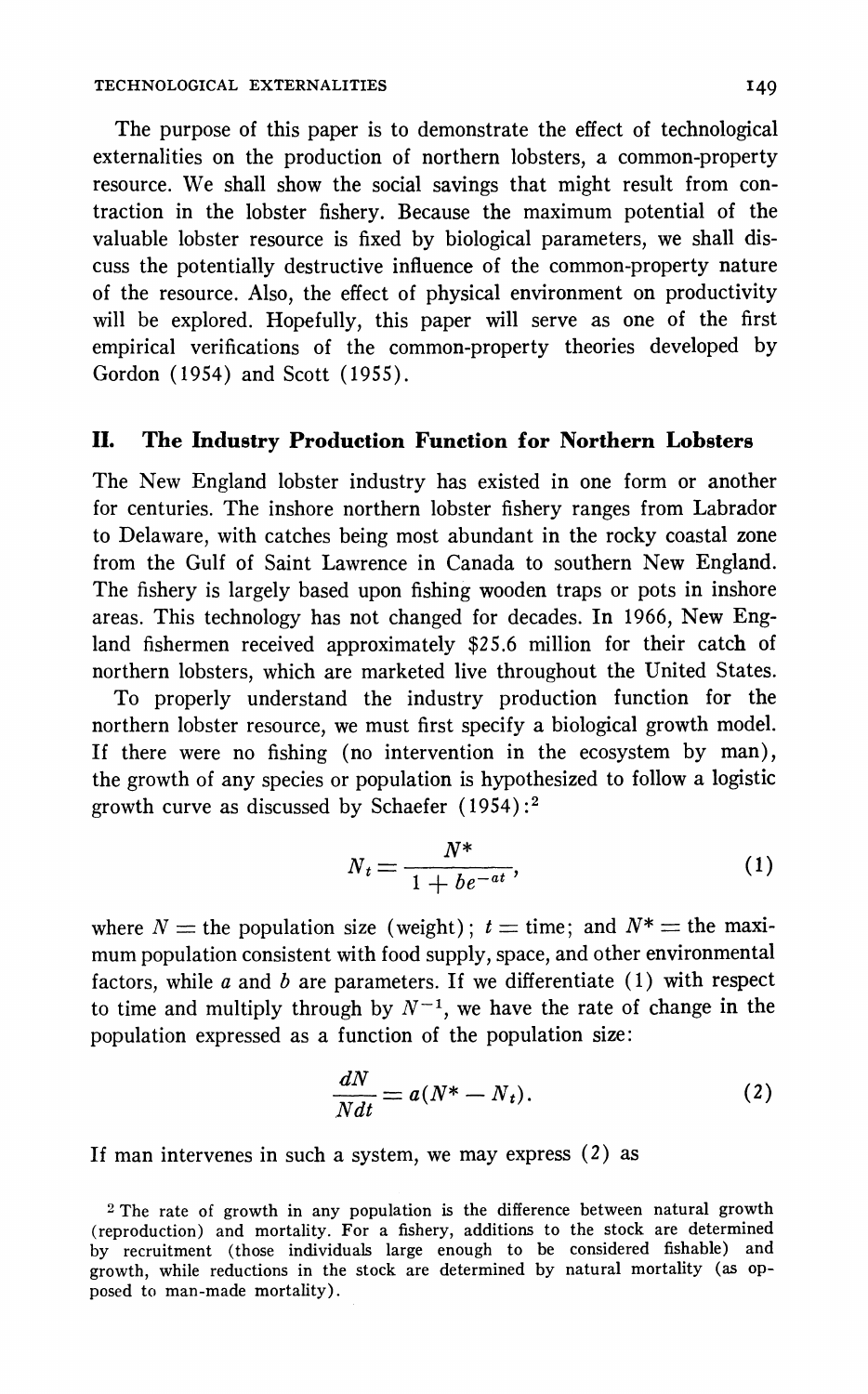$$
\frac{dN}{Ndt} = a(N^* - N_t) - F(E) + U_t, \tag{3}
$$

where the function,  $F(E)$ , represents the rate of loss of the fish population due to fishing effort  $(E)$ —inputs of capital and labor—or man-made mortality and  $U_t$  is a random error term. The latter term reflects random **changes in the external environment such as water temperature, salinity,**  winds, etc. Assume further that  $F(E)$  is proportional to fishing effort  $(E)$ , **(rate of loss is proportionately higher with greater effort):** 

$$
F(E) = kE_t. \tag{4}
$$

**Substituting (4) into (3) and solving for a steady state solution (equi**librium between growth and man-made mortality or  $dN/Ndt = 0$ , we **have,** 

$$
0 = a(N^* - N_t) - kE_t + U_t. \tag{5}
$$

At any point in time, the catch,  $Q_t$ , by man may be expressed as the **rate of man-made mortality multiplied by the population size, or** 

$$
Q_t = k E_t N_t. \tag{6}
$$

Solving (6) in terms of  $N_t$  and substituting into (5), we have a steady**state relation between catch and effort (inputs of capital and labor):** 

$$
Q_t = kN^* E_t - \left(\frac{k^2}{a}\right) E_t^2 + \frac{kU_t}{a} E_t.
$$
 (7)

**Hence, the industry production function is hypothesized as a parabolic relation between output and inputs (fishing effort). Also, differentiating (7) with respect to Q and setting equal to zero, we find that there is a specific quantity (designated Emax) of capital and labor (effort) associated**  with maximum sustainable yield  $(MSY)$  from the resource  $(Q_{\text{max}})$ , or

$$
E_{\text{max}} = \frac{kN^*}{2k^2/a} = \frac{N^*a}{2k};\tag{8}
$$

$$
Q_{\max} = \frac{k^2 N^{*2}}{4k^2/a} = \frac{N^{*2}a}{4}.
$$
 (9)

**Dividing (7) by E, we have** 

$$
\frac{Q_t}{E_t} = kN^* - \left(\frac{k^2}{a}\right)E_t + \left(\frac{k}{a}\right)U_t.
$$
 (10)

**Equation (10) demonstrates that the average productivity of a unit of effort (capital and labor) is an inverse linear function of the aggregate effort applied to the fishery. Put differently, the production function of the firm is dependent upon the aggregate number of firms in the industry. All firms, in**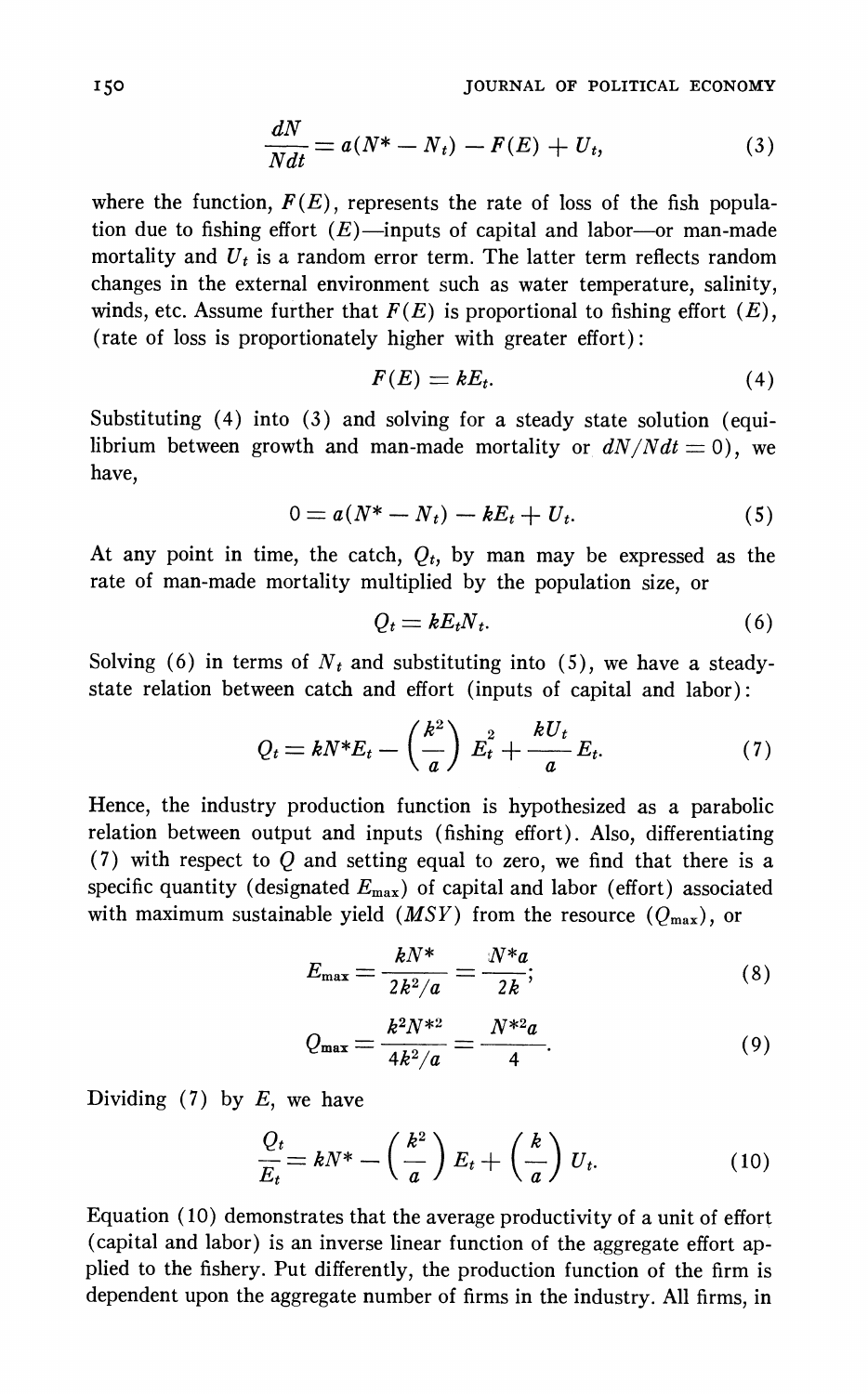**effect, exploit a common-property resource which is free, but nevertheless**  scarce. Therefore, the catch rate,  $Q/E$ , is given to the firm (exogenous or **external) by the total number of firms exploiting the resource.** 

**This is a classic case of a technological externality. Notice in (10)**  that we are implicitly assuming that  $N^*$ ,  $k$ , and  $\alpha$  are fixed parameters. **As stated above, the external environment may exert a random influence on the catch-effort relationship over a long period of time. Others such as Dow et al. (1961) have shown that the ultimate size of a northern lobster is greatly influenced by seawater temperature. Therefore, we shall hypothesize that N\* is positively influenced by seawater temperature and include the latter as an explicit independent variable in (10) (removing the influence of seawater temperature from the random error term):** 

$$
\frac{Q_t}{E_t} = kN^* - \left(\frac{k^2}{a}\right) E_t + b^{\circ} F + \frac{k}{a} U_t, \qquad (11)
$$

where  ${}^{\circ}$ F  $=$  mean annual seawater temperature (Fahrenheit). It should **be clear to the reader that seawater temperature cannot increase productivity indefinitely but does have a marked influence within the relevant**  range of observations. If  $\circ$ F is held constant,  $N^*$  will be a fixed parameter (fixed constant at a given level of  ${}^{\circ}$ F).

#### **III. Empirical Estimation of the Industry Production Function**

**The northern lobster fishery has been using the same technology for decades. Production from the fishery is based upon fishing traps or pots from small one- or two-men boats. Each full-time boat fishes from 500 to 600 traps. The peak season is in the summer, with landings falling off during the winters as part-time fishermen are attracted to other pursuits. With this brief description of production, let us use the model developed in the last section.** 

**The parameters of (11) were estimated using ordinary least squares for the period 1950-66 (t-values in parentheses):** 

$$
\left(\frac{Q}{E}\right)_t = -48.4 - 0.000024 E_t + 2.13^\circ F_t
$$
  
\n
$$
(-1.43) (-3.37) (3.58)
$$
  
\n
$$
R^2 = .96 \qquad D-W = 2.05
$$
 (12)

where  $Q =$  **annual landings of northern lobster;**  $E =$  **<b>annual number of** traps fished; °F = mean annual seawater temperature, Boothbay Harbor, **Maine.** 

**Observations on Q and E were obtained from Fishery Statistics of the**  United States (1950-66), while <sup>o</sup>F was obtained from Dow (1967, unpublished manuscript). Both  $E$  and  $\circ$ F are statistically significant at the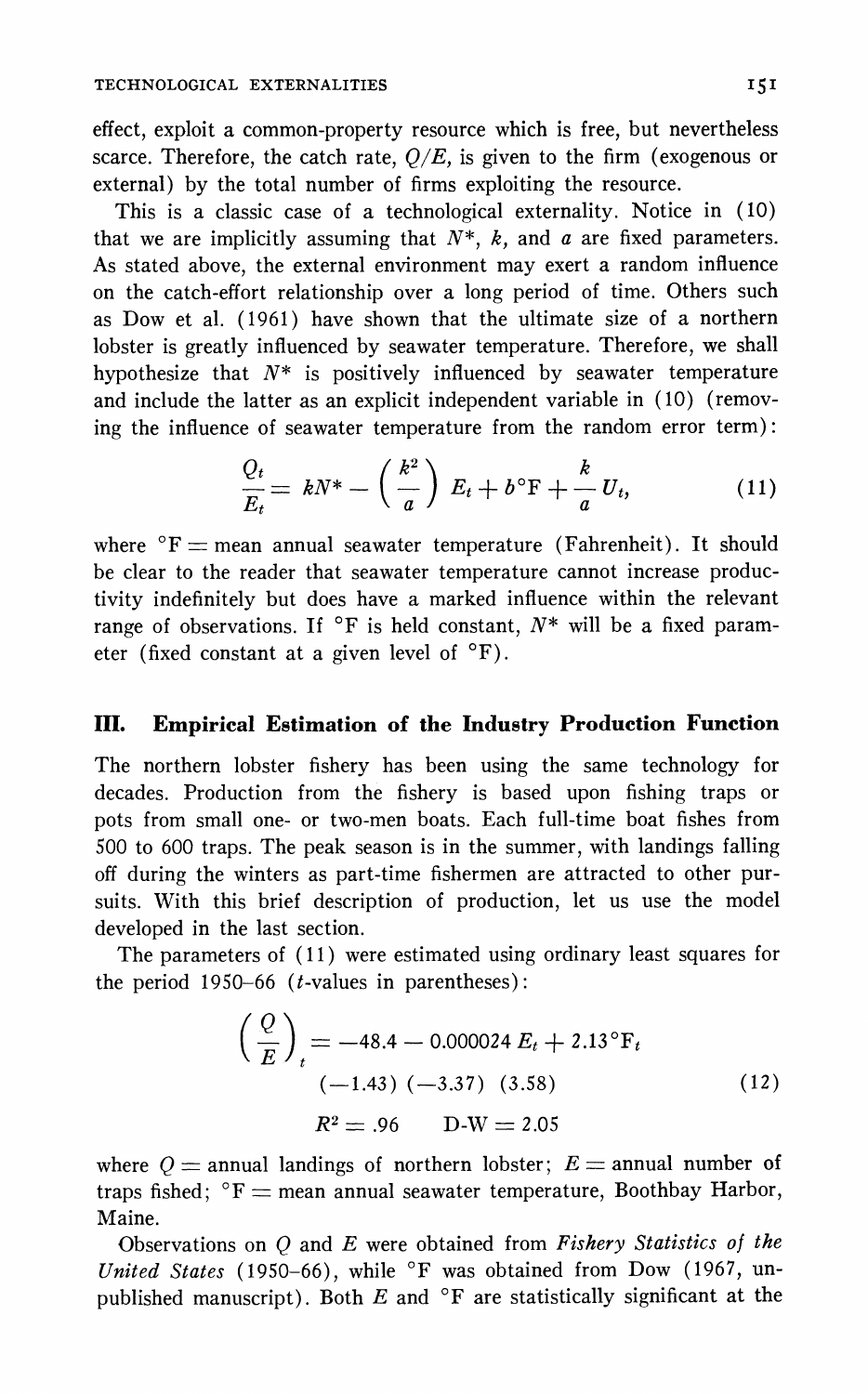**5 percent level and exhibit the hypothesized sign. There is no evidence of autocorrelation in the residuals. According to our calculations, an increase in effort of 100,000 traps fished will depress landings per trap fished by 2.4 pounds. This is the quantitative effect of the technological externality. The effect of the environmental variable, seawater temperature, is quite marked. An increase of 1?F increases yield per trap by 2.13 pounds on an annual basis. Using the average yield per trap over the 1950-66 period, a 1?F increase in temperature would increase produc**tivity  $(Q/E)$  by about 5 percent, holding the average level of effort **constant. Figure 1 shows the separate effects of seawater temperature and effort on the industry production function for northern lobsters. Within the relevant range, higher permanent temperatures mean higher yields.** 

**The 1966 level of seawater temperature is very close to the average prevailing over the last sixty-five years. If we insert the 1966 level of**  water temperature ( ${}^{\circ}$ F = 46.0) in (12), and multiply through by E, we **obtain a new yield function holding temperature constant (an isotemp curve):** 

$$
Q = 49.4E - 0.000024E^2.
$$
 (13)

Using (8) and (9) we have the following:  $E_{\text{max}} = 1,029,962$  traps fished per annum;  $Q_{\text{max}} = 25.459$  million pounds of lobsters landed per annum. **The 1966 observed level of effort was 947,113 traps fished, which is just** 



**FIG. 1.-Relation of U.S. inshore northern lobster landings to fishing effort and seawater temperature, 1950-66.**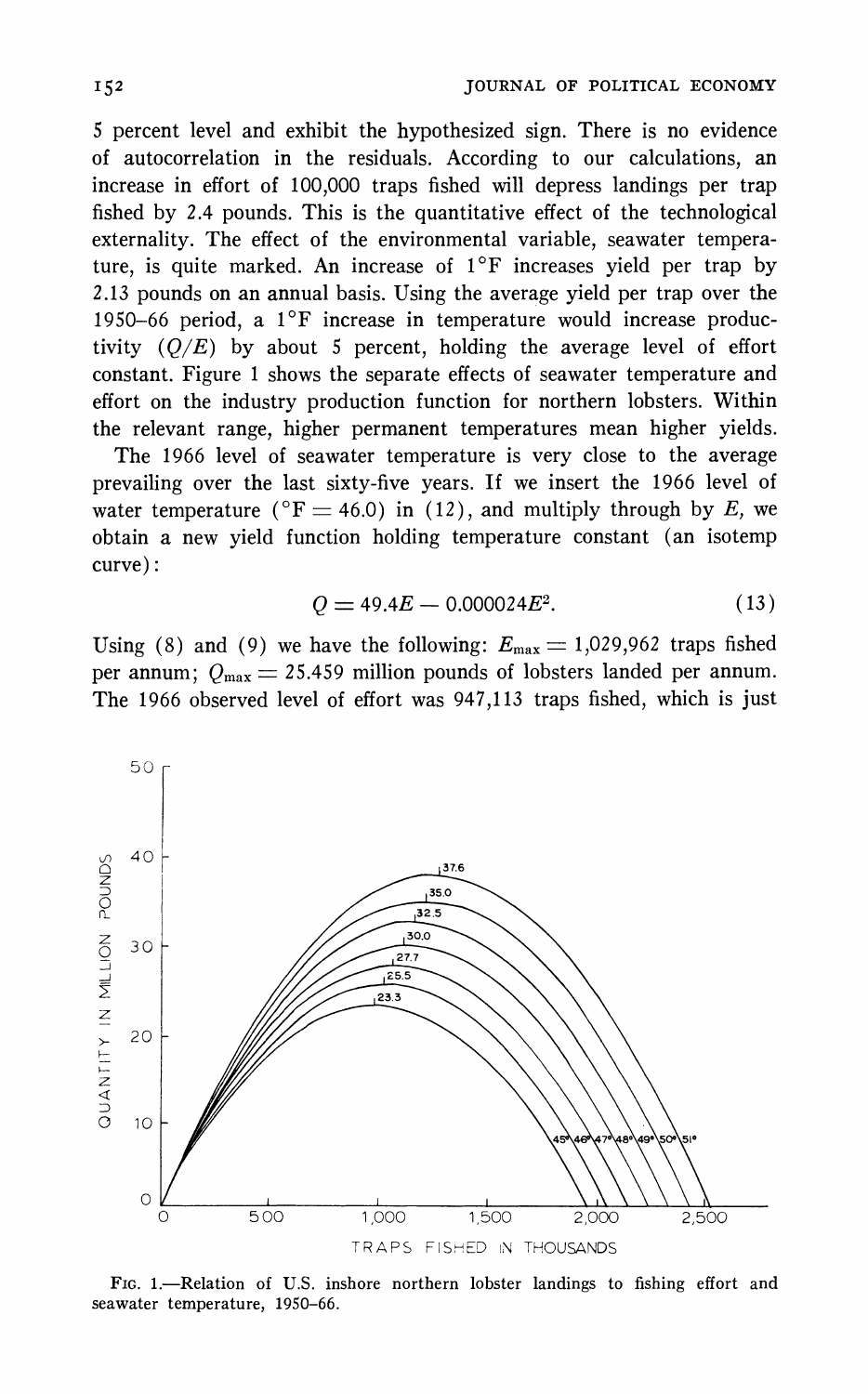**under that level estimated to take the maximum sustainable yield from the fishery for that isotemp. The conclusion reached in the rest of this paper will apply to the 1966 seawater temperature.** 

**This adequately describes the production side of the northern lobster industry. Now, let us consider the cost curves for the production of lobsters.** 

#### **IV. The Industry Marginal and Average Cost Functions**

**Using the relation developed by Gordon (1954), we may specify that total industry costs (TC) is a linear homogeneous function of effort,** 

$$
TC_t = cE_t, \t\t(14)
$$

where  $c$  is the average cost per unit of effort. That is, total cost per trap **and for the industry per year is given by input prices and are not related to the size of the biological population. This is an unusual cost-output relation due to the externality problem where the cost of effort is independent of catch rates. Catch rates are determined by the total number of traps fished, which is exogenous to the individual fisherman. Since effort is a proxy for all factor inputs, c represents input prices including opportunity cost of capital and labor. Using a survey of costs of effort in 1966 conducted by the Bureau of Commercial Fisheries, we estimated**   $c = $21.43$ <sup>3</sup> Thus, it costs approximately \$21.43 per trap to fish it per **annum. The industry long-run average-cost function for 1966 may be expressed as the following, using (13) and (14):** 

$$
LRAC = \frac{TC}{Q} = \frac{\$21.43E}{49.4E - 0.000024E^2} = \frac{\$21.43}{49.4 - 0.00024E}.
$$
\n(15)

**Solving (13) in terms of E and substituting into (15), we have long-run average cost as a function of output:** 

$$
LRAC = \frac{$21.43}{\left[-49.4 \pm \frac{\sqrt{(49.4)^2 + 4(-0.000024)\overline{Q}}}{2}\right]}. \tag{16}
$$

**The total cost function in terms of Q may be obtained by multiplying** 

**3 The average cost of effort was computed by the following procedure: (1) Financial statements of a representative sample of fifty lobster vessels were selected. (2) From these data and other prices of inputs, opportunity cost was computed for all elements of costs, including ice, fuel, repair and maintenance, wages, and returns to capital. (3) The total computed opportunity cost for the sample was divided by the number of traps fished to obtain an estimate of average cost per unit of effort for the entire industry. Labor cost amounts to approximately \$5,200 per man annually and is over 43 percent of total cost.**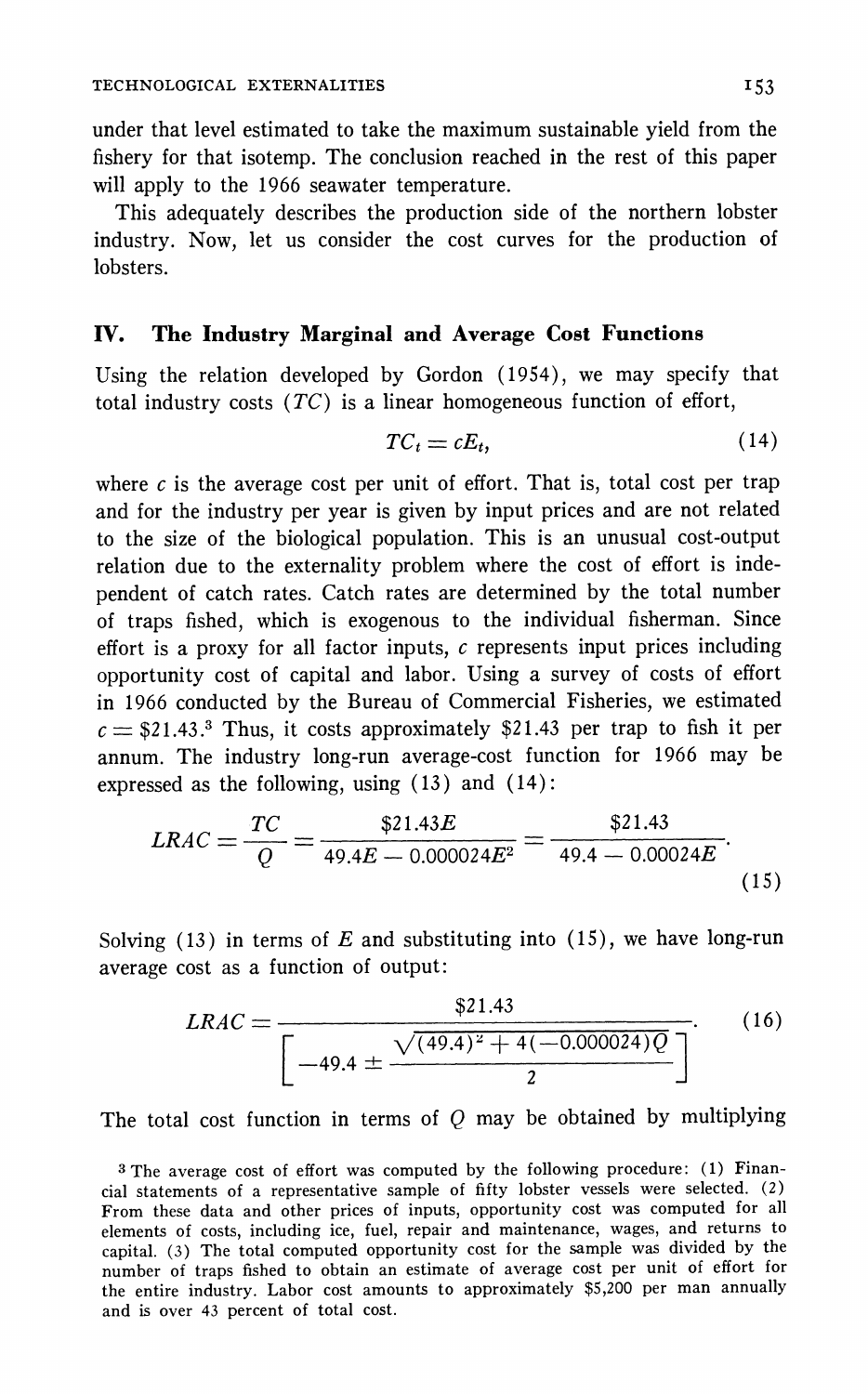**(16) by Q. The resultant function may be differentiated to obtain the long-run marginal cost function, or** 

$$
LRMC = \frac{\$21.43}{\sqrt{(49.4)^2 + 4(-0.00024)Q}}.\tag{17}
$$

**The long-range average and marginal cost functions for northern lobsters (1966) are shown in figure 2. Because of the technological externalities** 



**FIG. 2.-Relation of marginal and average cost to landings and fishing effort for the inshore northern lobsters, 1966.**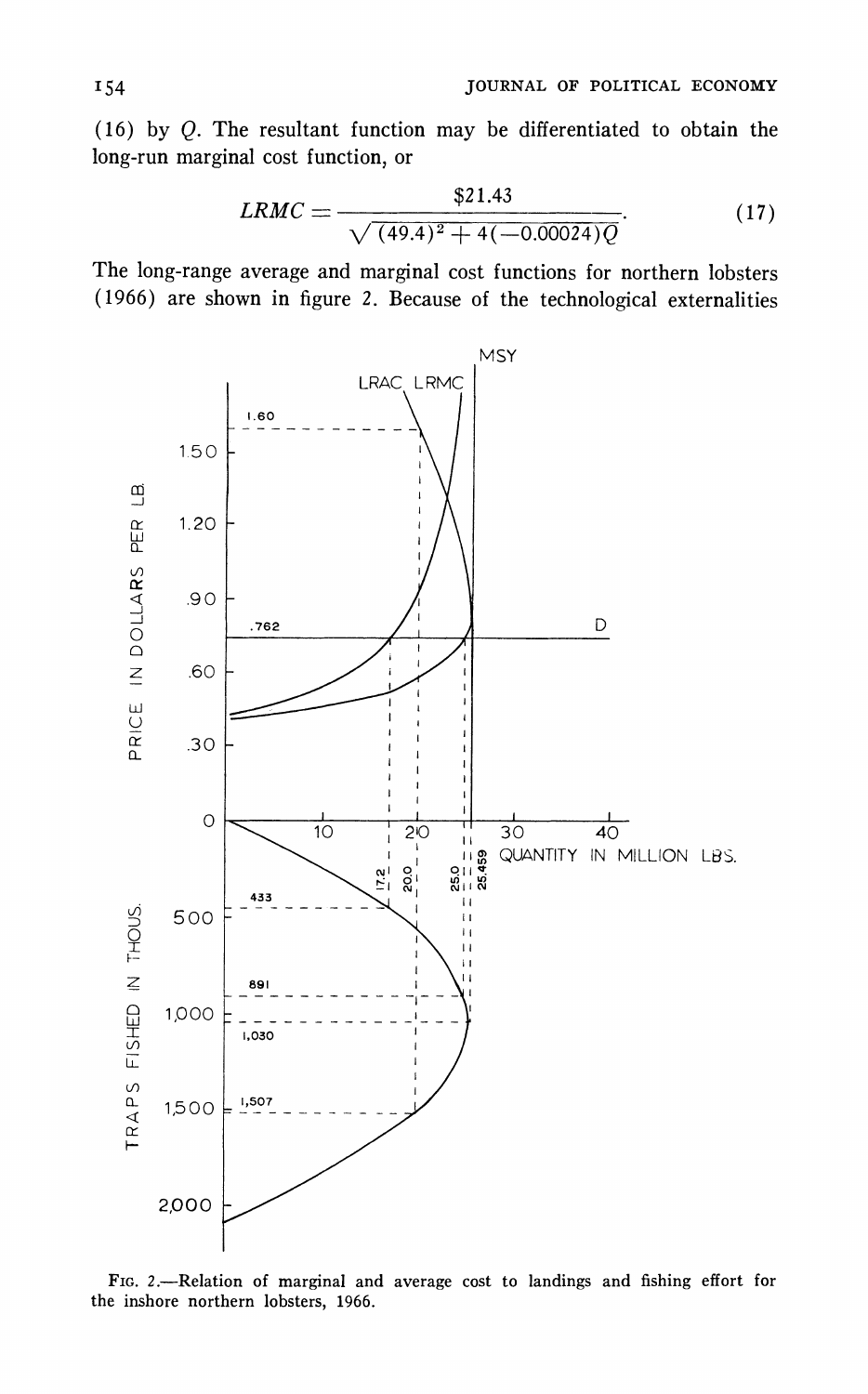**and the maximum sustainable yield (MSY) from the resource, these functions exhibit a behavior quite different from normal cost functions. First, the technological externality produces a rising-cost industry throughout expansion, in contrast to manufacturing industries where long-run average cost first declines and then increases. Second, after reaching MSY, the average-cost function bends backward, since additional effort will produce a reduction in output at higher unit costs. The same conclusion was reached by Copes (1970) in his theoretical analysis of the fishing industry. Third, the long-run marginal cost is positive up to MSY. In fact, LRMC is asymptotic to MSY. Once the level of effort exceeds Emax, there is a reduction in output, and marginal cost becomes undefined. That is, the marginal cost of an additional unit of output cannot be defined since output contracts after Emax is reached.** 

## **V. Production under Free Access to the Resource**

**The output of the inshore northern lobster fishery represents about 14 percent of U.S. consumption of all lobsters. Lobster prices are, in essence, determined in an international market where prices are given to the regional fishery. For purposes of simplification, we shall assume an infinitely elastic average revenue curve for the regional inshore lobster fishery. In 1966, the ex-vessel price of northern lobsters was \$0.762 per pound. Figure 2 demonstrates the level of lobster production under the price and cost conditions facing the fishery. As shown by Gordon (1954),**  the industry will produce so as to equate average revenue  $(AR)$  to average **cost (LRAC). That is, since the lobster fishery is subject to technological externalities and hence rising LRAC and LRMC, marginal cost pricing will always result in economic rents (difference between marginal and average cost at any production level). Because of the common-property nature of the resource and short-run economic rents produced by MC pricing, firms will enter and thereby dissipate rents. The final stable long**run equilibrium will be at the point where  $LRAC = AR$ . Figure 2 shows **that under the conditions existing for 1966, 25 million pounds of lobsters were produced with 981,000 traps fished per year (predicted by the model) .4** 

**Because of the common-property nature of the resource, "overfishing" is very likely (being on the backward sloping part of the LRAC curve shown in fig. 2). For example, if lobster ex-vessel prices were to increase to \$1.60 per pound, this would entice 1,507,000 traps into the fishery (an increase of 616,000 traps over the 1966 level). The result would be a reduction in output to 20 million pounds, as indicated by the dotted** 

**<sup>4</sup> The observed landings for 1966 were 25.6 million pounds and 947,000 traps fished.**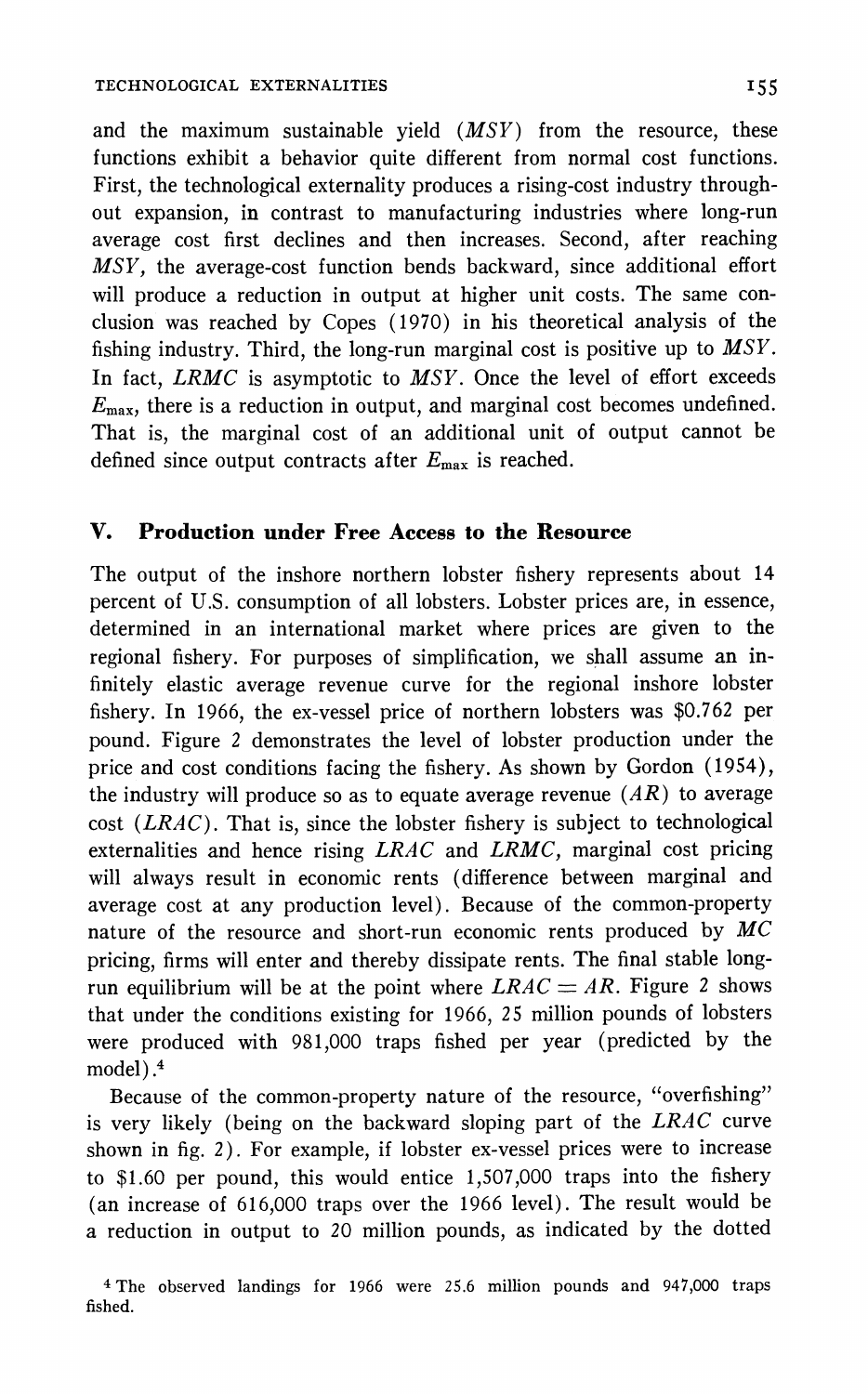**line in figure 2. Unless entry to the common-property resource is controlled, further increases in prices because of rising consumer demand for lobsters could potentially destroy the resource as more and more capital and labor are attracted to the fishery.** 

## **VI. The Optimum Management Strategy**

**The optimum management strategy for any fishery is to permit effort to expand to the point where the marginal cost of the resources (capital and labor) needed to produce a pound of fish is equal to the price con**sumers are willing to pay for that last pound of fish produced.<sup>5</sup> The **strategy of marginal cost pricing will insure that (1) economic efficiency will be achieved, and (2) the resource will not be exploited beyond maximum sustainable yield. For the inshore northern lobster fishery (in 1966), marginal cost is equal to price at a production of 17.2 million pounds (for 1966). According to the calculations, the level of effort needed to achieve this optimum would be approximately 433,000 traps. Therefore, we have reached the conclusion that over 50 percent of the capital and labor (458,000 excess traps fished) employed in lobstering represent an uneconomic use of factors. This implicitly assumes that these factors could be readily transferable, which may not be the case. In fact, the opportunity cost for labor is extremely low in rural parts of Maine. Therefore, labor is not easily transferable, and our conclusion regarding uneconomic use of resources should be qualified.** 

**One management strategy which has often been suggested is to control effort at the point of maximum sustainable yield from the fishery. Let us consider why this may be a suboptimal strategy. For the inshore lobster fishery, if we allow effort to expand to maximize production, the marginal cost of the resources (capital and labor) used to exploit the fishery will exceed the average revenue from the fishery. Compared with the optimal position (marginal cost pricing), the maximization of production results in a net loss to society. The excess cost represents the area above the AR curve but under the marginal cost curve between the production of 17.2 and 25 million pounds. When we maximize production we are not conserving capital and labor but wasting these resources, since their marginal cost exceeds their dollar returns. In using the term "waste" we assume that these resources could be allocated to other pursuits in the economy where their returns would be equal to their marginal cost. In the short or intermediate period, this assumption may not** 

**<sup>5</sup> The maximization of economic rent has been suggested by some as the optimal management strategy. For a regional fishery such as northern lobsters, MC pricing**  is identical with maximizing rent  $(MR = AR)$ . If the demand curve were downward**sloping, we would not maximize economic rent, since this would be a suboptimal monopoly solution.**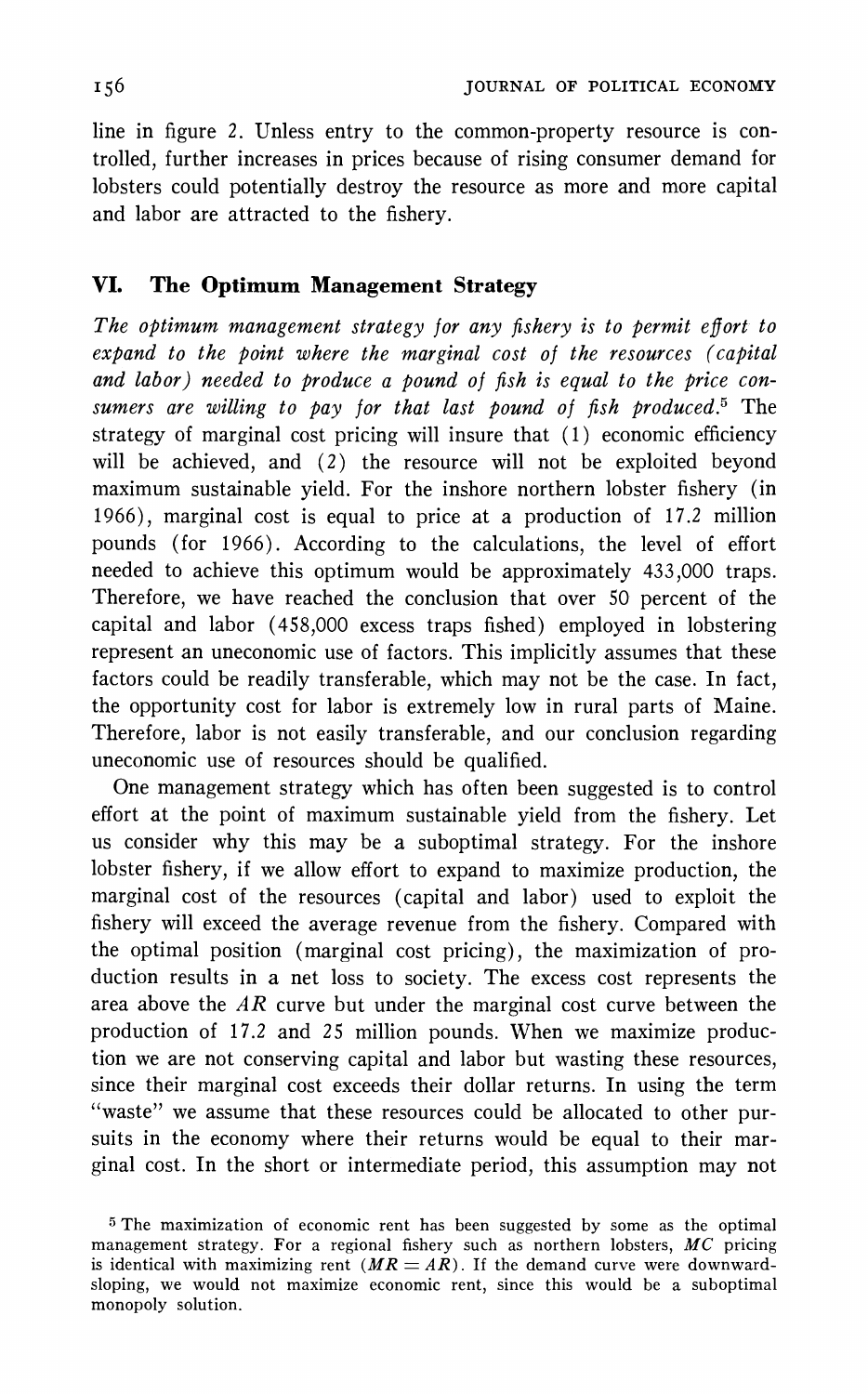**hold. As pointed out above, labor opportunity cost is very low in areas like Maine. Therefore, we must balance "economic or allocative efficiency" with a strategy to provide somewhat greater employment. The regional problems may dictate that a contraction of the fishery is, on net, not socially desirable. This is likely to be the case for many natural resources which are common property in nature.** 

**It should be pointed out that the maximization of production and marginal cost pricing strategies discussed above practically coincide after demand for the fishery product reaches a certain level. That is, the marginal cost curve is asymptotic to maximum sustainable yield. This leads to an important truth: At high levels of consumer demand, the maximization of production and marginal cost pricing for all practical purposes are identical strategies. The coincidence of these strategies at high levels of demand is an extremely important point to remember since it considerably reduces the complications of administering a management program (finding that level of effort which equates marginal cost to price). This conclusion may also solve an age-old debate between biologists (and conservationists) and economists as to the proper management strategy with respect to output levels. Biologists and economists can now agree that MSY is a good objective at high levels of consumer demand. It should be noted that Copes (1970) indicates that the fishing effort required for a social optimum will come closer to that required to take maximum sustainable yield than will the more limited output levels.** 

### **VII. Conclusion**

**In this paper we have demonstrated how technological externalities flow from a common-property resource. This in turn produces a rising-cost industry where economic efficiency is not achieved. In the case of the fishery resource, it is quite likely that expansions in demand will ultimately produce overfishing of the resource, which is a negative contribution to national income.** 

**The only solution to the "market failure" is government intervention. Government must find some device to control entry to the resource either by auctioning fishing rights or licenses. Of course, this must be qualified to include tradeoffs between optimum resource allocation versus employment effects.** 

**Externalities such as those described above will become of increasing importance in the area of pollution control and general environmental questions.** 

#### **References**

**Baumol, W. J. Welfare Economics and the Theory of the State. Cambridge, Mass.: Harvard Univ. Press, 1952.**